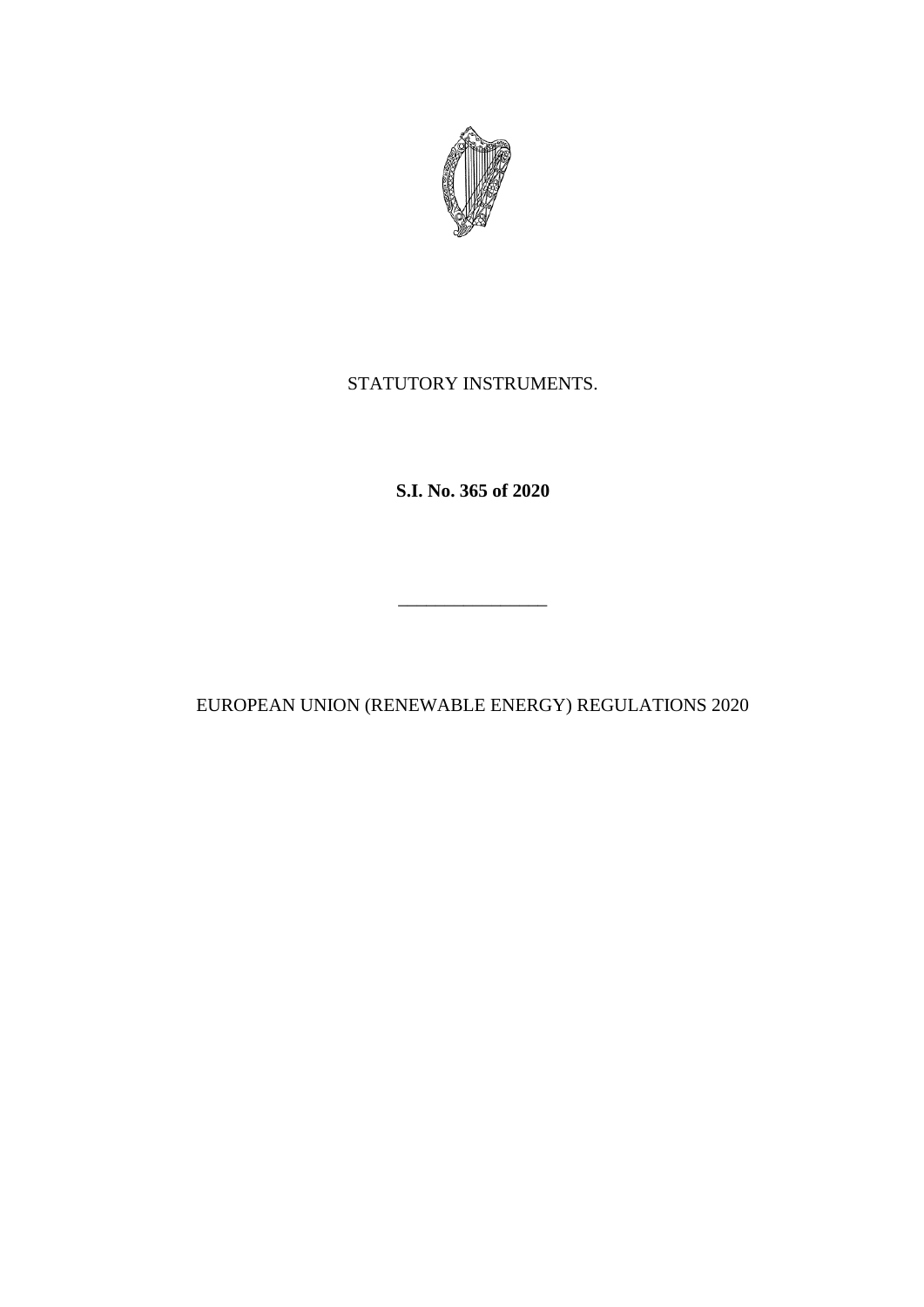# S.I. No. 365 of 2020

# EUROPEAN UNION (RENEWABLE ENERGY) REGULATIONS 2020

I, Eamon Ryan, Minister for Communications, Climate Action and Environment, in exercise of the powers conferred on me by section 3 of the European Communities Act 1972 (No. 27 of 1972), and for the purpose of giving effect to Articles 4 and 6 of Directive (EU) 2018/2001 of the European Parliament and of the Council of 11 December  $2018<sup>1</sup>$ , hereby make the following regulations:

# *Citation*

1. These Regulations may be cited as the European Union (Renewable Energy) Regulations 2020.

# *Interpretation*

2. (1) In these Regulations -

"Act of 1999" means the Electricity Regulation Act 1999 (No. 23 of 1999);

"agricultural, aquaculture, fisheries and forestry residues" means residues that are directly generated by agriculture, aquaculture, fisheries and forestry excluding residues from related industries or processing;

"ambient energy" means naturally occurring thermal energy and energy accumulated in the environment with constrained boundaries, which can be stored in the ambient air, excluding in exhaust air, or in surface or sewage water;

"biogas" means gaseous fuels produced from biomass;

"biomass" means the biodegradable fraction of products, waste and residues from biological origin from agriculture including vegetal and animal substances, forestry and related industries, including fisheries and aquaculture, as well as the biodegradable fraction of waste including industrial and municipal waste of biological origin;

"demonstration project" means a project demonstrating a technology or system as a first of its kind in the European Union and representing a significant innovation that goes well beyond the state of the art;

<sup>1</sup> OJ No. L 328, 21.12.2018, p. 82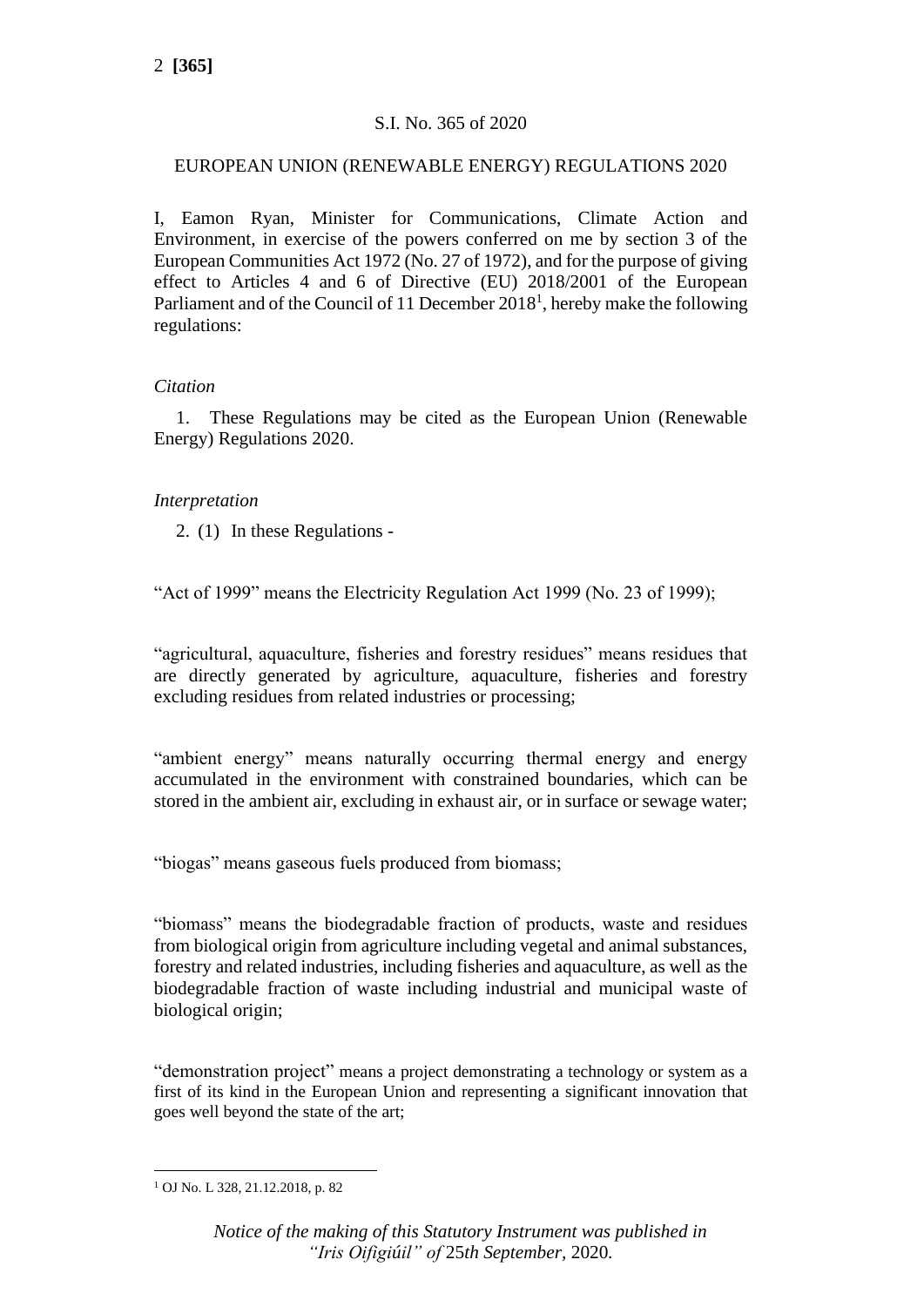"Directive" means Directive (EU) 2018/2001 of the European Parliament and of the Council of 11 December 2018 on the promotion of the use of energy from renewable sources<sup>1</sup>;

"energy from renewable sources" means energy from renewable non-fossil sources, namely wind, solar (solar thermal and solar photovoltaic), geothermal energy, ambient energy, tide, wave and other ocean energy, hydropower, biomass, landfill gas, sewage treatment plant gas and biogas;

"geothermal energy" means energy stored in the form of heat beneath the surface of solid earth;

"hydrothermal energy" means energy stored in the form of heat in surface water;

"implementation agreement" means an agreement between a successful applicant in a competition and the Minister that sets out matters including -

- (*a*) completion dates for the delivery of renewable energy projects,
- (*b*) rules for the delivery of renewable energy projects, and
- (*c*) milestones for the delivery and commercial operation of renewable energy projects;

"market" means the wholesale or retail electricity market, as the case may be;

"Minister" means Minister for Communications, Climate Action and Environment;

"producer" means a producer of energy from renewable sources;

"renewable energy" means energy from renewable sources;

"renewable energy obligation" means a support scheme requiring energy producers to include a given share of energy from renewable sources in their production, requiring energy suppliers to include a given share of energy from renewable sources in their supply, or requiring energy consumers to include a given share of energy from renewable sources in their consumption, including schemes under which such requirements may be fulfilled by using green certificates;

"residue" means a substance that is not the end product or products that a production process directly seeks to produce and is not a primary aim of the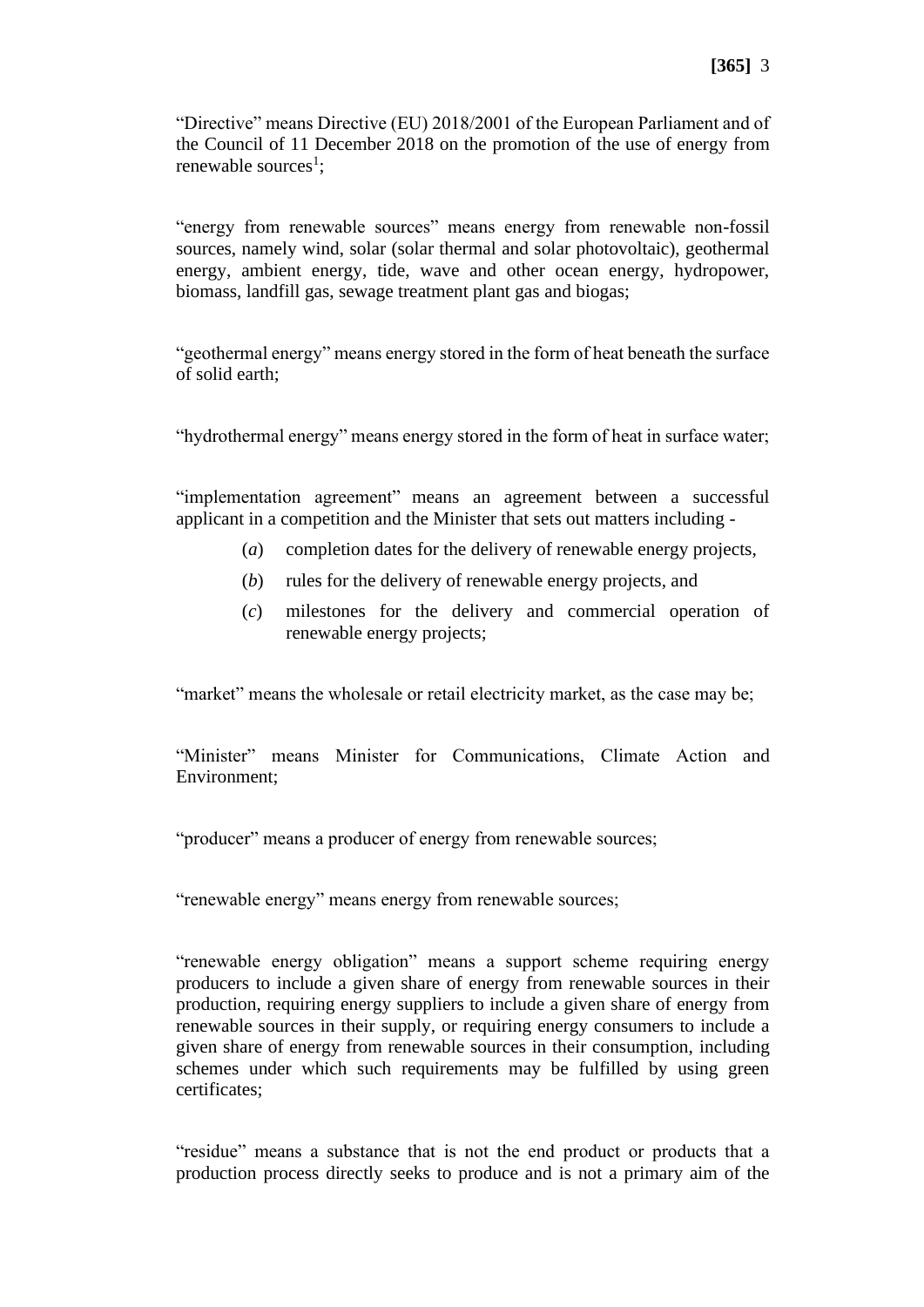production process and the process has not been deliberately modified to produce it;

"small scale installations" means -

- (*a*) installations generating electricity from renewable energy sources, other than installations generating electricity from wind energy, with installed electricity capacity of not more than 1MW, and
- (*b*) installations generating electricity from wind energy with an installed electricity capacity of not more than 6MW or 6 generation units;

"supplier" means a supplier of energy to final consumers;

"support scheme" means any instrument, scheme or mechanism established by the Minister that promotes the use of energy from renewable sources by reducing the cost of that energy, increasing the price at which it can be sold, or increasing, by means of a renewable energy obligation or by other means, the volume of such energy purchased, and includes, but is not restricted to, investment aid, tax exemptions or tax reductions, tax refunds, renewable energy obligation support schemes including those using green certificates, and direct price support schemes including feed-in tariffs and sliding or fixed premium payments;

"waste" means any substance or object which the holder discards or intends or is required to discard within the meaning of section 4(1) of the Waste Management Act 1996 (No. 10 of 1996) excluding any substances that have been intentionally modified or contaminated in order to meet that definition.

(2) A word or expression that is used in these Regulations and is also used in the Directive has, unless the context otherwise requires, the same meaning in these Regulations as it has in the Directive.

#### *Support schemes for energy from renewable sources*

3. (1) These Regulations shall apply to support schemes administered for the purposes of achieving or exceeding the targets for the share of energy from renewable sources for the European Union and the State referred to in Article 3 of the Directive.

(2) Regulations 4 to 8 shall apply to support schemes referred to in paragraph (1) for the production of electricity from renewable sources.

(3) Regulation 9 shall apply to all support schemes referred to in paragraph (1) for the production of energy from renewable sources.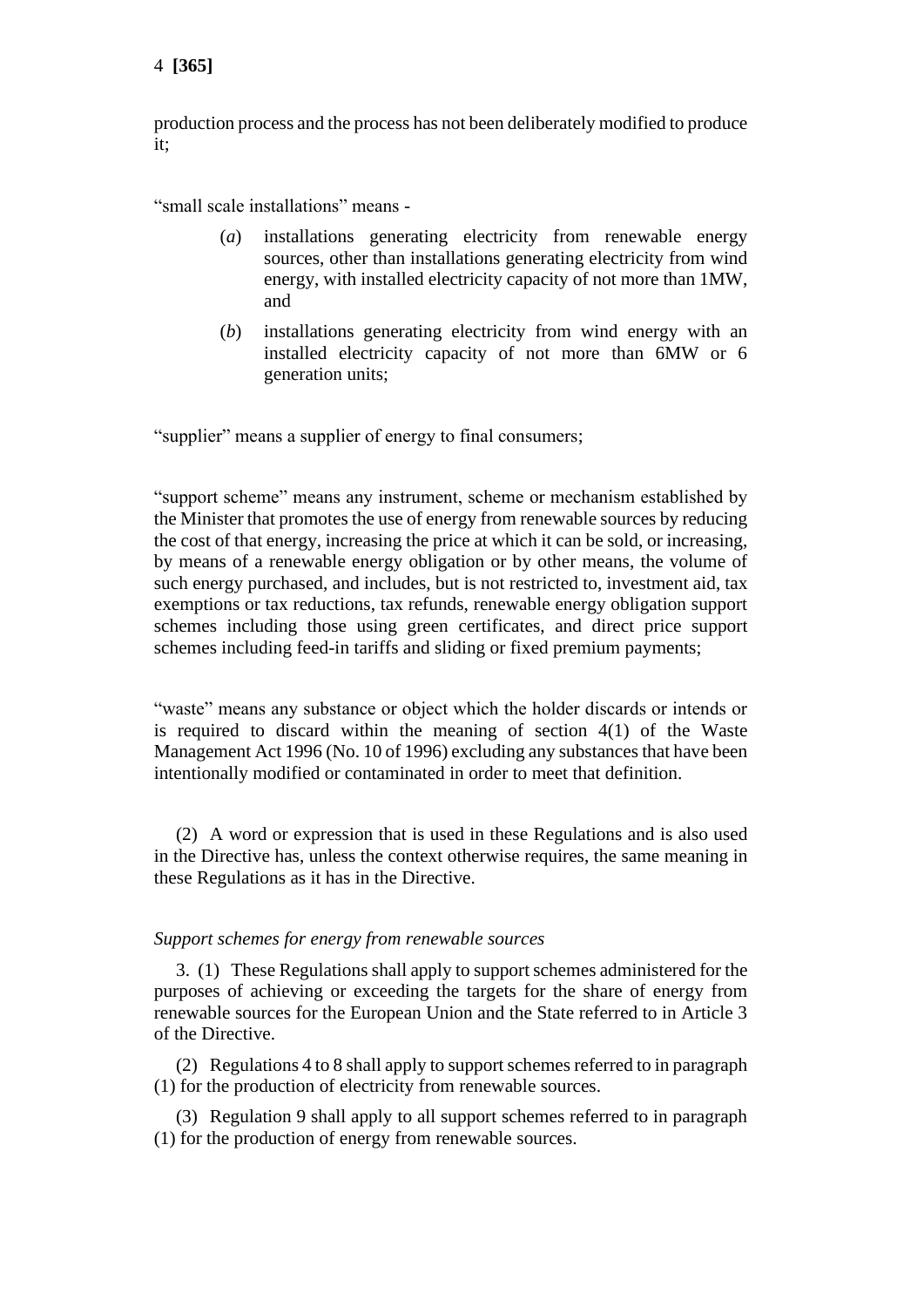#### *Incentives under support schemes*

4. A support scheme referred to in Regulation 3(1) shall provide incentives for the integration of electricity from renewable sources in the market in a manner which –

- (*a*) is based on conditions in the market,
- (*b*) is responsive to market conditions,
- (*c*) avoids unnecessary distortions of electricity markets,
- (*d*) has regard to system integration costs, and
- (*e*) has regard to grid stability.

#### *Design of support schemes for electricity from renewable energy sources*

5. (1) A support scheme referred to in Regulation 3(1) shall be designed so as to  $-$ 

- (*a*) maximise the integration of electricity from renewable sources in the electricity market,
- (*b*) ensure that producers of renewable energy respond to market price signals in the electricity market, and
- (*c*) maximise the market revenues of producers of renewable energy.

(2) Where a support scheme referred to in Regulation 3(1) is a direct price support scheme, the support under the scheme shall be granted in the form of a sliding (including floating) market premium or a fixed market premium.

(3) Without prejudice to European Union law on the internal market for electricity and notwithstanding paragraphs (1) and (2), a support scheme referred to in Regulation 3(1) may provide that small-scale installations or demonstration projects or both are exempt from the application of paragraphs (1) and (2) where necessary to ensure the cost-effectiveness of, and to minimise the overall cost of support under, the scheme and in order to take into account the more limited capabilities of such installations or projects.

## *Grant of support*

6. (1) Support provided under a support scheme referred to in Regulation 3(1) shall be granted following a process that is open, transparent, competitive, non-discriminatory and cost-effective.

(2) Notwithstanding paragraph (1), a support scheme referred to in Regulation 3(1) may provide that small-scale installations or demonstration projects or both are exempt from a requirement to engage in a competitive tendering process under the relevant scheme where necessary to ensure the costeffectiveness of, and to minimise the overall cost of support under, that scheme and in order to take into account the more limited capabilities of such installations or projects.

(3) Notwithstanding paragraph (1), a support scheme referred to in Regulation 3(1) may provide for a mechanism to ensure regional diversification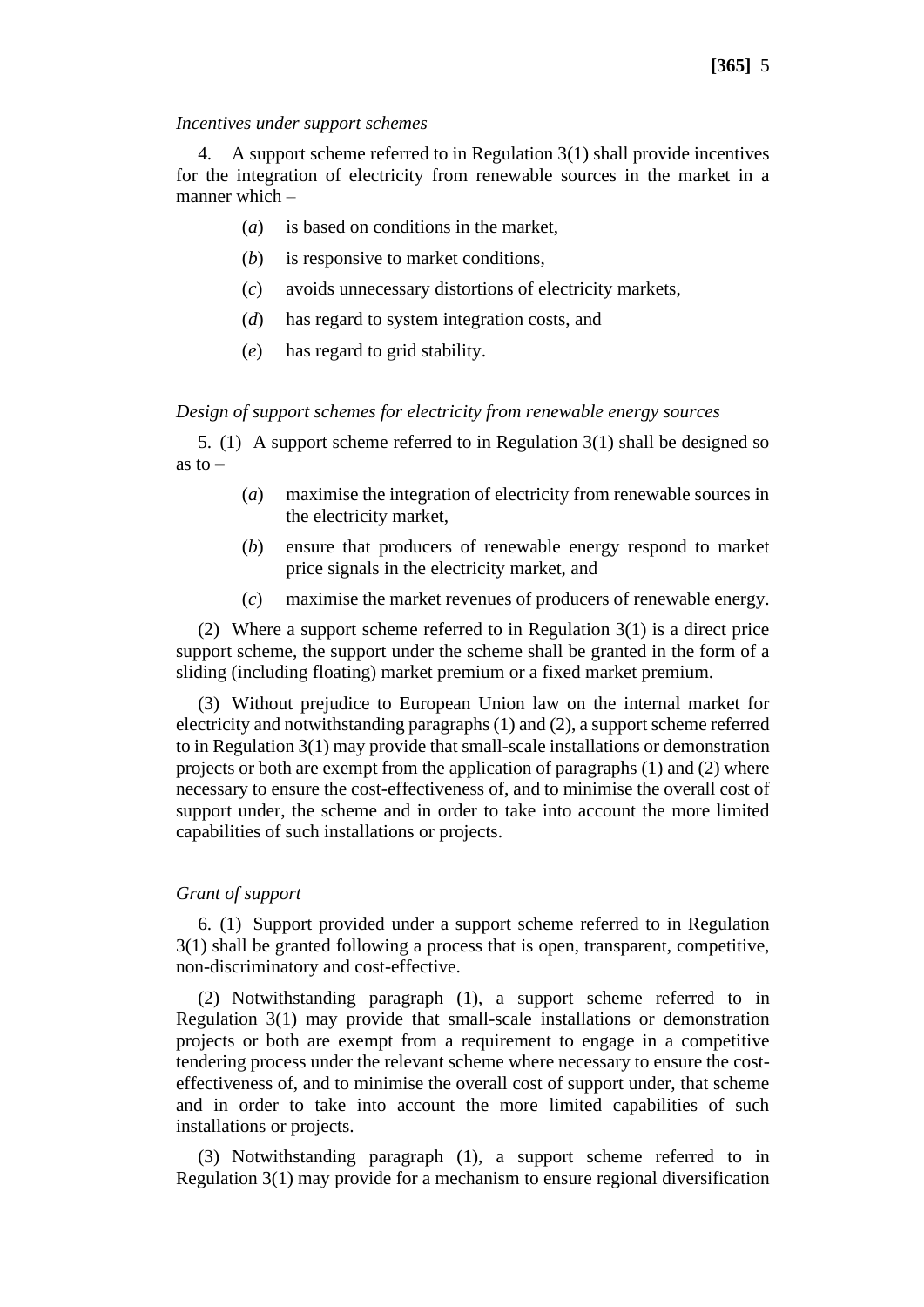in the deployment of renewable electricity, in particular cost-effective system integration.

# *Limitation to specific technologies*

7. Notwithstanding Regulation 6(1), a support scheme referred to in Regulation 3(1) may provide that the competitive tendering process under the scheme is limited to specified technologies where opening the scheme to all producers of electricity from renewable sources would lead to a result which is sub-optimal, having regard to one or more of the following as the case may require:

- (*a*) the long-term potential of a particular technology;
- (*b*) the need to achieve diversification of technologies;
- (*c*) grid integration costs;
- (*d*) network constraints and grid stability;
- (*e*) with regard to biomass, the need to avoid distortions of the market in raw materials for biomass.

# *Project realisation*

8. Where support for electricity from renewable sources is provided under a support scheme referred to in Regulation 3(1) following one or more than one competitive tendering process under the support scheme, the Minister shall, in order to ensure a high project realisation rate –

- (*a*) cause to be established and published non-discriminatory and transparent criteria for qualification for the competitive tendering process in the terms and conditions of each competition under the support scheme,
- (*b*) set clear dates and rules for delivery of renewable electricity projects in accordance with the terms and conditions of each competition and implementation agreement under the support scheme, and
- (*c*) cause to be published information about previous competitive tender processes and project realisation rates.

## *Stability of financial support for renewable energy*

9. (1) Without prejudice to Articles 107 and 108 of the Treaty on the Functioning of the European Union and any requirement necessary to comply with those Articles and subject to paragraph (2), the level of, and the terms and conditions attached to, support granted or provided under a support scheme referred to in Regulation 3(1) for renewable energy projects shall not be revised in a manner that negatively affects the rights conferred under such a support scheme and that would undermine the economic viability of a project that is in receipt of support under such a support scheme.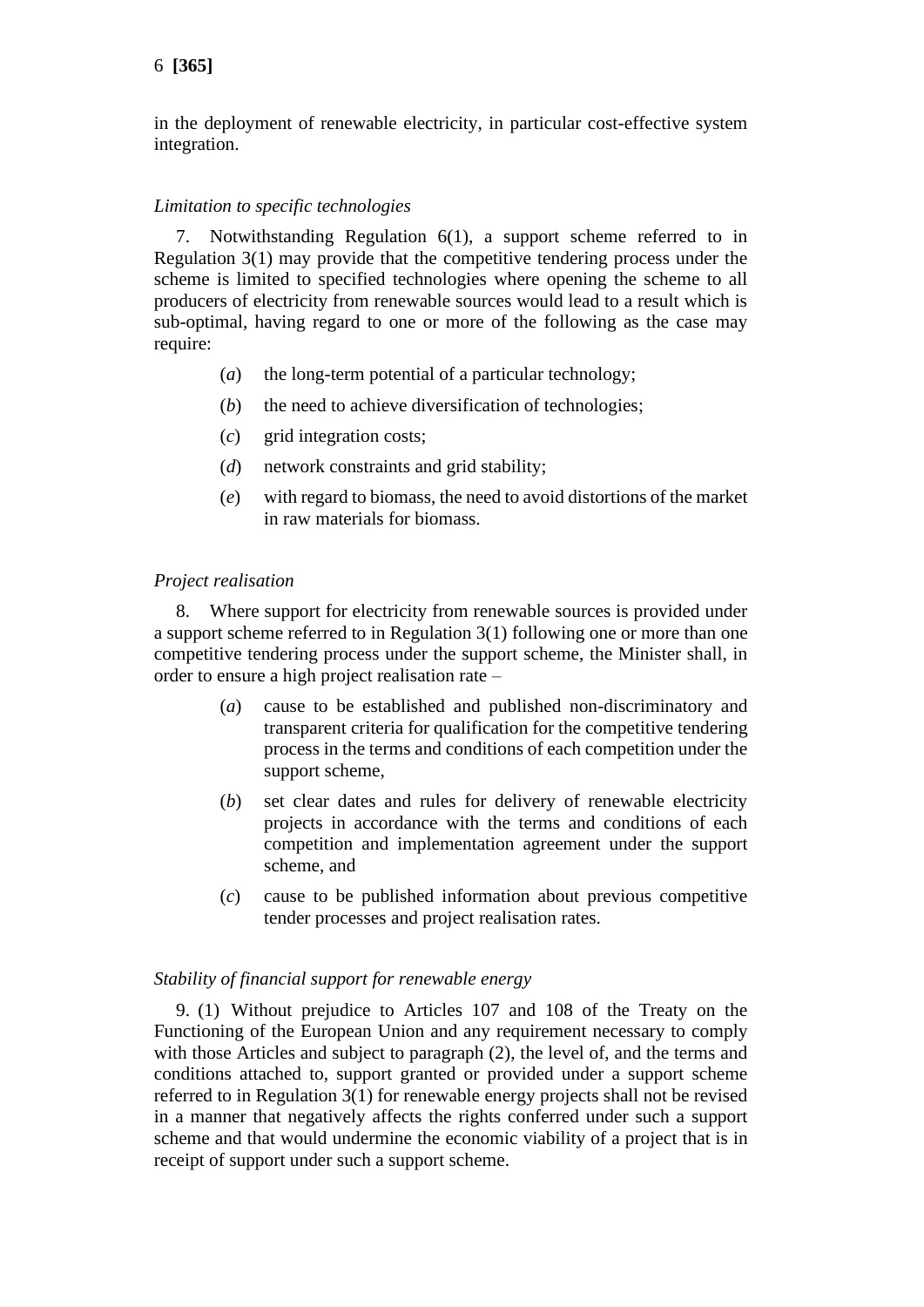(3) The Minister shall cause to be published a long-term schedule which shall be for a period of not less than 5 years or, where budgetary planning constraints exist, a period of not less than 3 years, in relation to the expected allocation of support under a support scheme and which shall include -

the original terms of the support scheme.

- (*a*) the indicative timing of competitive tender processes, to be held by way of competitive auctions,
- (*b*) if appropriate, the frequency of competitive tender processes intended to be carried out,
- (*c*) the expected indicative capacity in volume of renewable energy to be procured,
- (*d*) the budget or the maximum amount of support expected to be allocated to projects under the support scheme, where relevant, and
- (*e*) if applicable, the technologies expected to be considered eligible for support under the support scheme.

(4) The schedule referred to in paragraph (3) shall be updated on an annual basis to take into account recent developments in the market for renewable energy or in the expected allocation of support under a support scheme.

- (5) (*a*) The Minister shall cause an assessment to be carried out, at intervals of not less than 5 years, of the effectiveness of support schemes referred to in Regulation 3(1) for electricity from renewable sources and the major distributive effects of such support schemes on different categories of consumers of electricity and investments in renewable electricity.
	- (*b*) An assessment referred to in subparagraph (a) shall take into account possible changes to such support schemes.

(6) The results of an assessment referred to in paragraph (5) shall be taken into account in the long-term planning with respect to support granted or provided under support schemes referred to in Regulation 3(1) and the design of new support schemes for the purposes of Regulation 3(1).

(7) The assessment referred to in paragraph (5) most recently carried out shall be included in each update of the integrated national energy and climate plans and progress reports required to be submitted to the European Commission under Regulation (EU) 2018/1999 of the European Parliament and of the Council of 11 December 2018<sup>2</sup>.

<sup>2</sup> OJ No. L 328, 21.12.2018, p. 1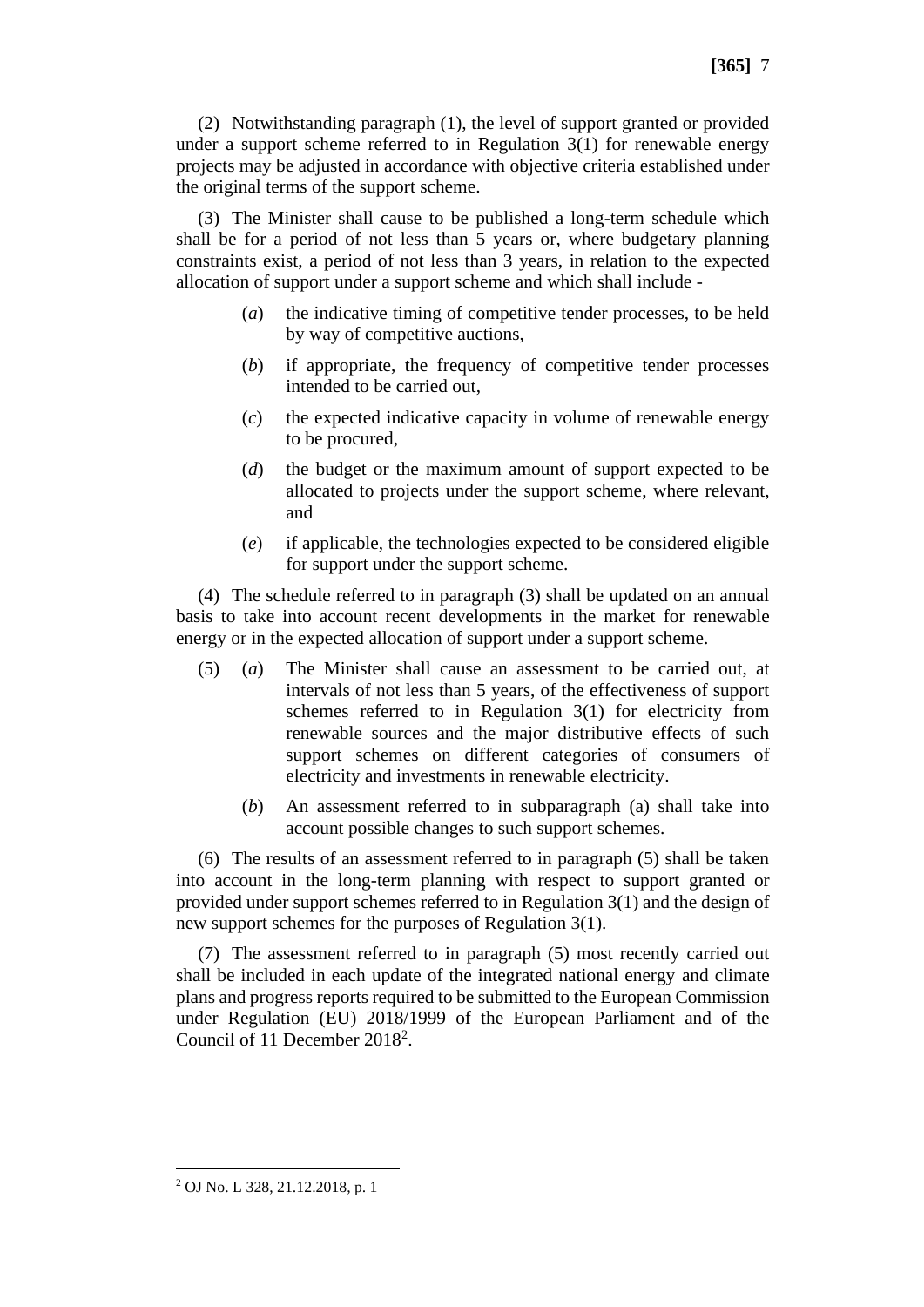

GIVEN under my Official Seal,

21 September 2020.

# EAMON RYAN

Minister for Communications, Climate Action and Environment.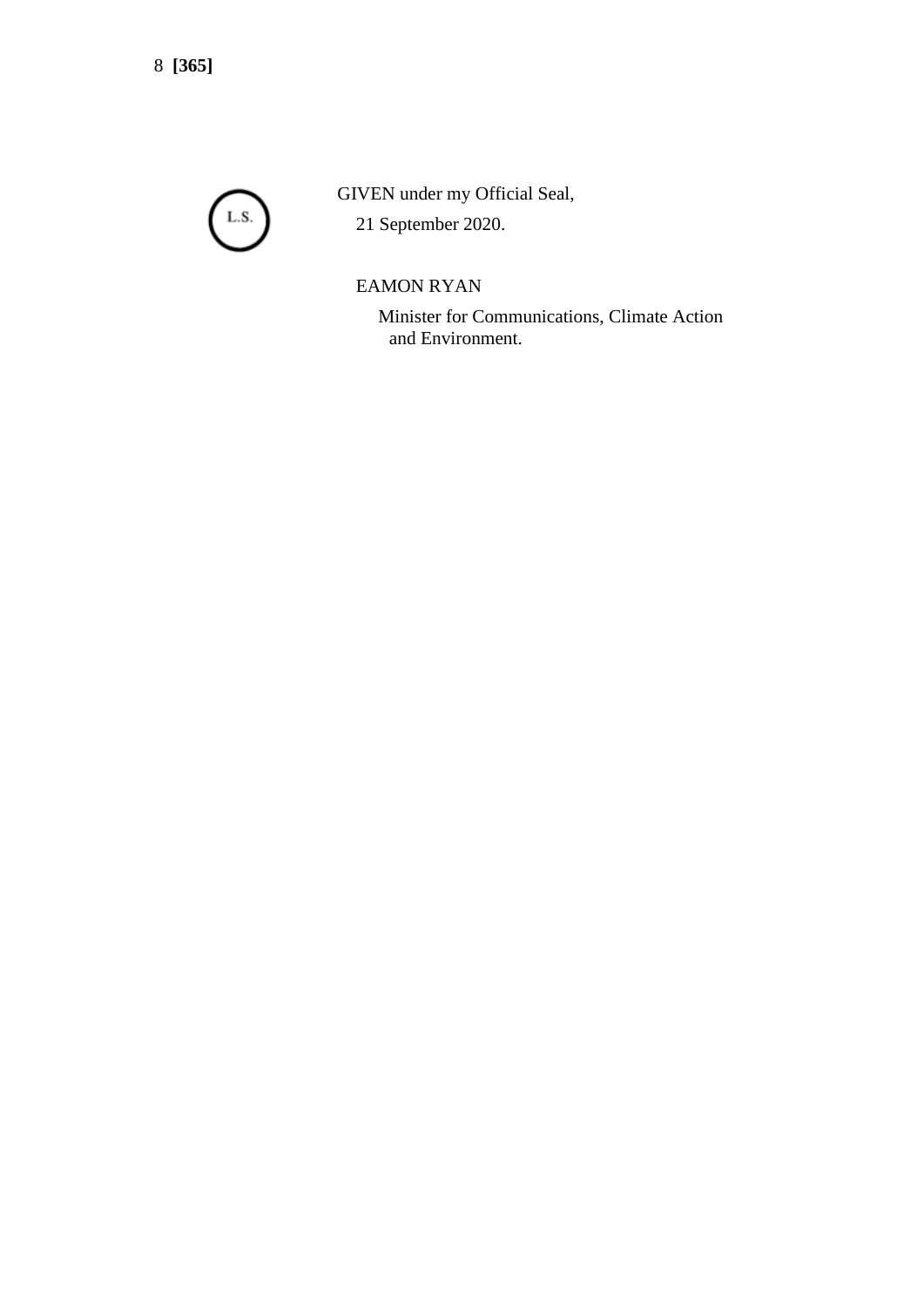## EXPLANATORY NOTE

# (*This note is not part of the instrument and does not purport to be a legal interpretation.*)

These regulations give effect to Articles 4 and 6 of Directive (EU) 2018/2001 of the European Parliament and of the Council of 11 December 2018 as regards support schemes for energy from renewable sources and the stability of financial support for renewable energy.